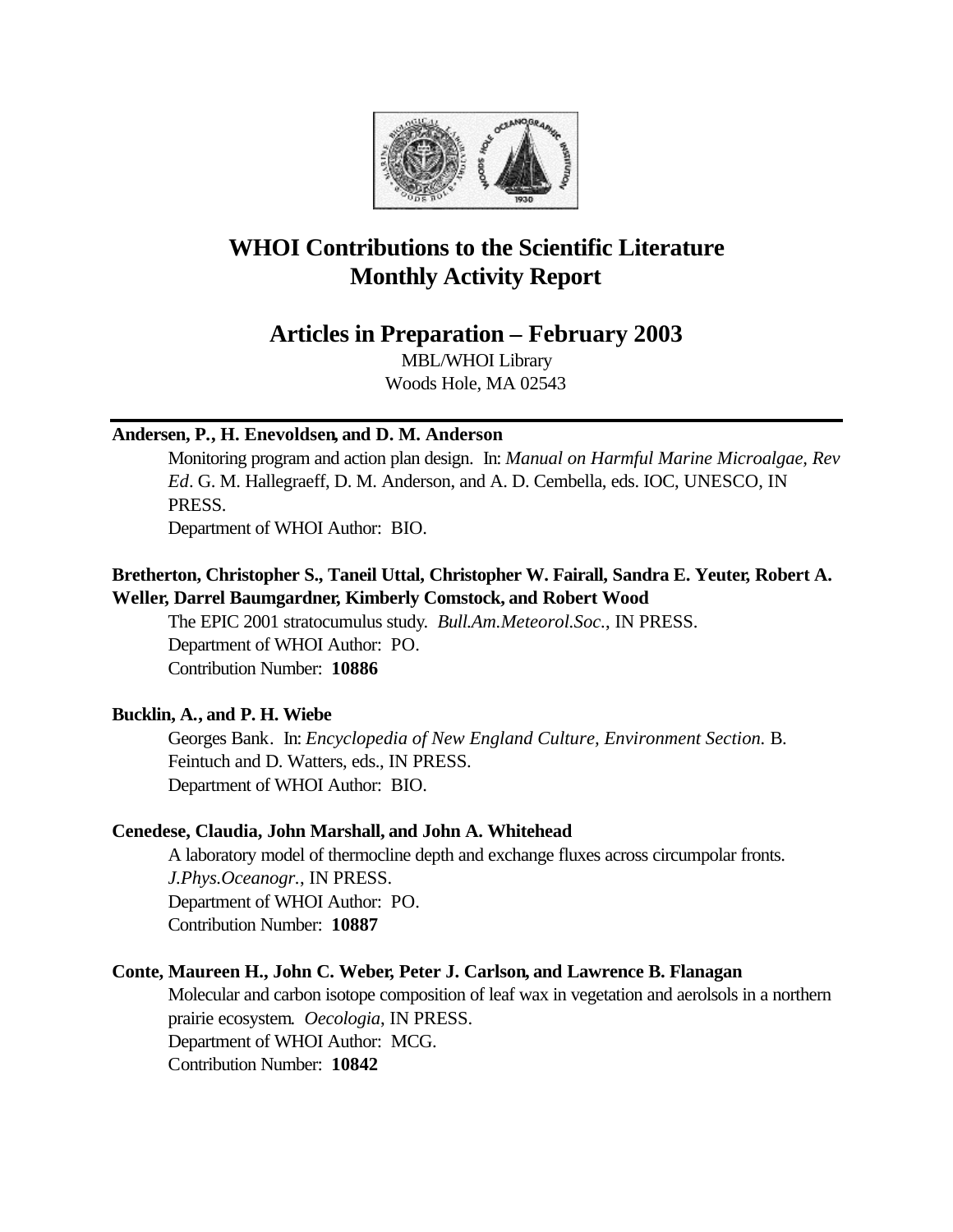#### **Dai, Minhan, Ken O. Buesseler, and Steven M. Pike**

Speciation and isotopic composition of plutonium in the groundwater at the DOE Hanford site. *J.Contam.Hydrol.*, IN PRESS. Department of WHOI Author: MCG. Contribution Number: **10885**

### **de Muizon, C., D. P. Domming, and D. R. Ketten**

*Odobenocetops peruvianus*, the walrus-convergent delphinoid from the lower Pliocene of Peru. *Smithson.Contrib.Paleobiol.*, IN PRESS. Department of WHOI Author: BIO.

#### **de Waal, F., and P. L. Tyack**

Dolphins communicate about individual specific social relationships. In: *Animal Social Complexity: Intelligence, Culture, and Individualized Societies.* Cambridge: Harvard University Press, IN PRESS. Department of WHOI Author: BIO. Contribution Number: **10695**

### **Dilling, Lisa, Scott Doney, Jae Edmonds, Kevin R. Gurney, Robert Harriss, David Schimel, Britton Stephens, and Gerald Stokes**

The relationship between current scientific capabilities and policy needs for carbon management. *Annu.Rev.Energy Environ.*, IN PRESS. Department of WHOI Author: MCG.

Contribution Number: **10883**

#### **Donnelly, Jeffrey P., Jessica Butler, Stuart Roll, Micah Wengren, and Thompson Webb, III**

A backbarrier overwash record of intense storms from Brigantine, New Jersey. *Mar.Geol.*, IN PRESS.

Department of WHOI Author: GEOL. Contribution Number: **10880**

#### **Hallegraeff, G. M., D. M. Anderson, and A. D. Cembella**

*Manual on Harmful Marine Microalgae, Rev Ed*. G. M. Hallegraeff, D. M. Anderson, and A. D. Cembella, eds. IOC, ENESCO, IN PRESS. Department of WHOI Author: BIO.

### **Hiscock, M. R., J. Marra, W. O. Smith, R. Giericke, C. Measures, S. Vink, R. J. Olson, H. M. Sosik, and R. T. Barber**

Primary productivity and its regulation along 170°W in the Pacific sector of the Southern Ocean. *Deep-Sea Res.II*, IN PRESS. Department of WHOI Author: BIO.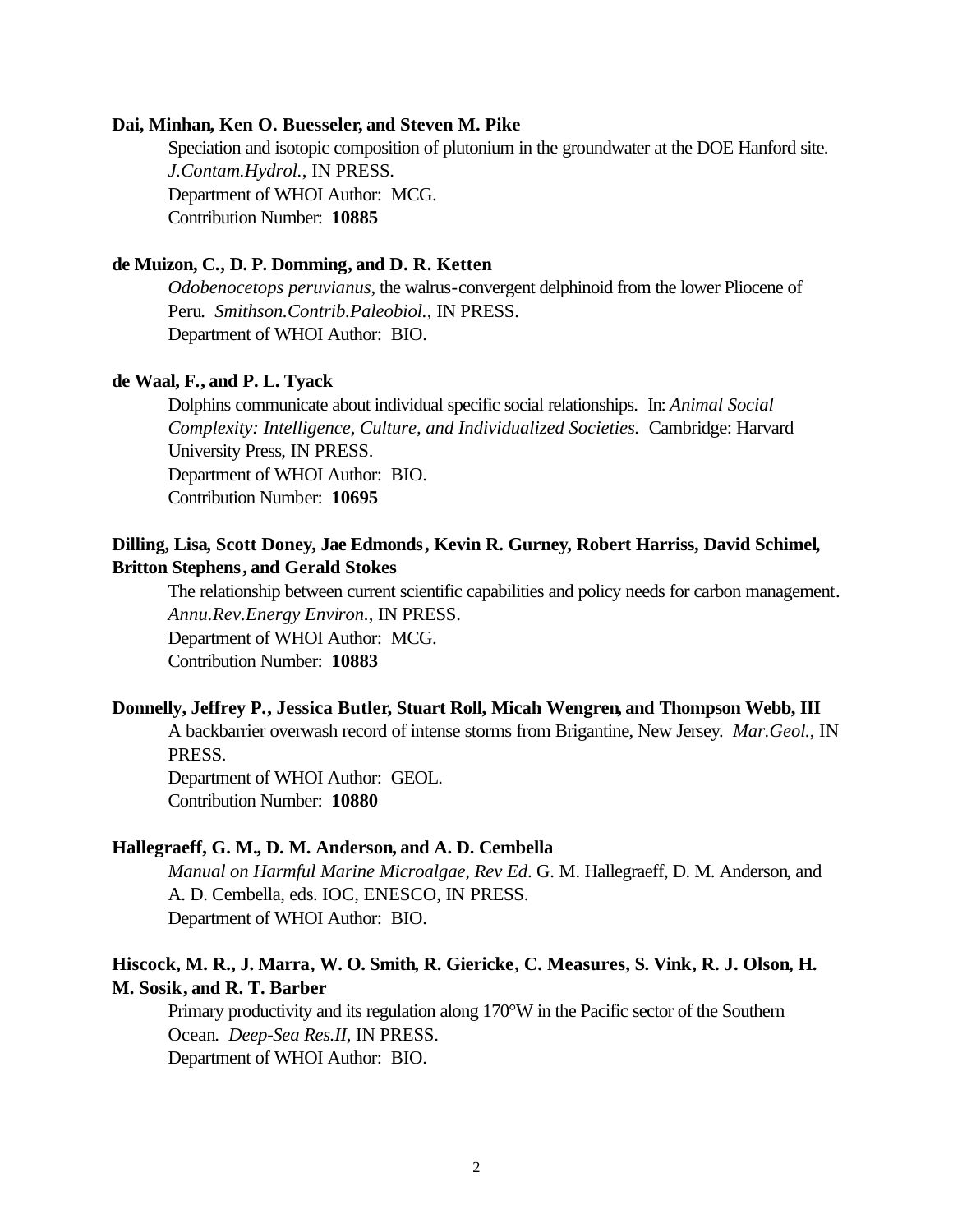#### **Holm, A.-S. R., and Donald M. Anderson**

Molecular studies of Dinophysis (Dinophyceae) species from Sweden and North America. *Phycologia*, IN PRESS. Department of WHOI Author: BIO.

#### **Johnson, M., and P. L. Tyack**

A digital acoustic recording tag for measuring the response of wild marine mammals to sound. *IEEE.J.Oceanic.Eng.*, IN PRESS. Department of WHOI Author: BIO.

#### **Lefevre, M., A. Vezina, M. Levasseur, and J. W. H. Dacey**

A model of DMS production and emission for the subtropical North Atlantic. *Deep-Sea Res.*, IN PRESS.

Department of WHOI Author: BIO.

#### **McDowell, J. E.**

*Biological Effects of Contaminants in the Marine Environment and Implications for Population Assessment.* J. E. McDowell, ed., IN PRESS. Department of WHOI Author: BIO.

# **Mollenhauer, G., T. I. Eglinton, N. Ohkouchi, R. R. Schneider, P. J. Muller, P. M. Grootes, and J. Rullkotter**

Asynehrouous alkenone and foraminifera records from the Benguela upwelling system. *Geochim.Cosmochim.Acta*, IN PRESS. Department of WHOI Author: MCG. Contribution Number: **10889**

#### **Oppo, Delia, Jerry F. McManus, and J. L. Cullen**

Centennial-millennial deepwater variability in the Holocene. *Nature*, IN PRESS. Department of WHOI Author: GEOL. Contribution Number: **10872**

#### **Ravizza, G., and B. Peucker-Ehrenbrink**

The marine  $187OS/188OS$  record of the eocene-oligocene transition: The interplay of weathering and glaciation. *Earth Planet.Sci.Lett.*, IN PRESS. Department of WHOI Author: MCG. Contribution Number: **10884**

#### **Shank, T. M.**

Controls on the distribution and structure of hydrothermal ecosystems. In: *Energy and Mass Transfer in Submarine Hydrothermal Systems.* P.E. Halbach and V. Tunnicliffe, eds., IN PRESS.

Department of WHOI Author: BIO.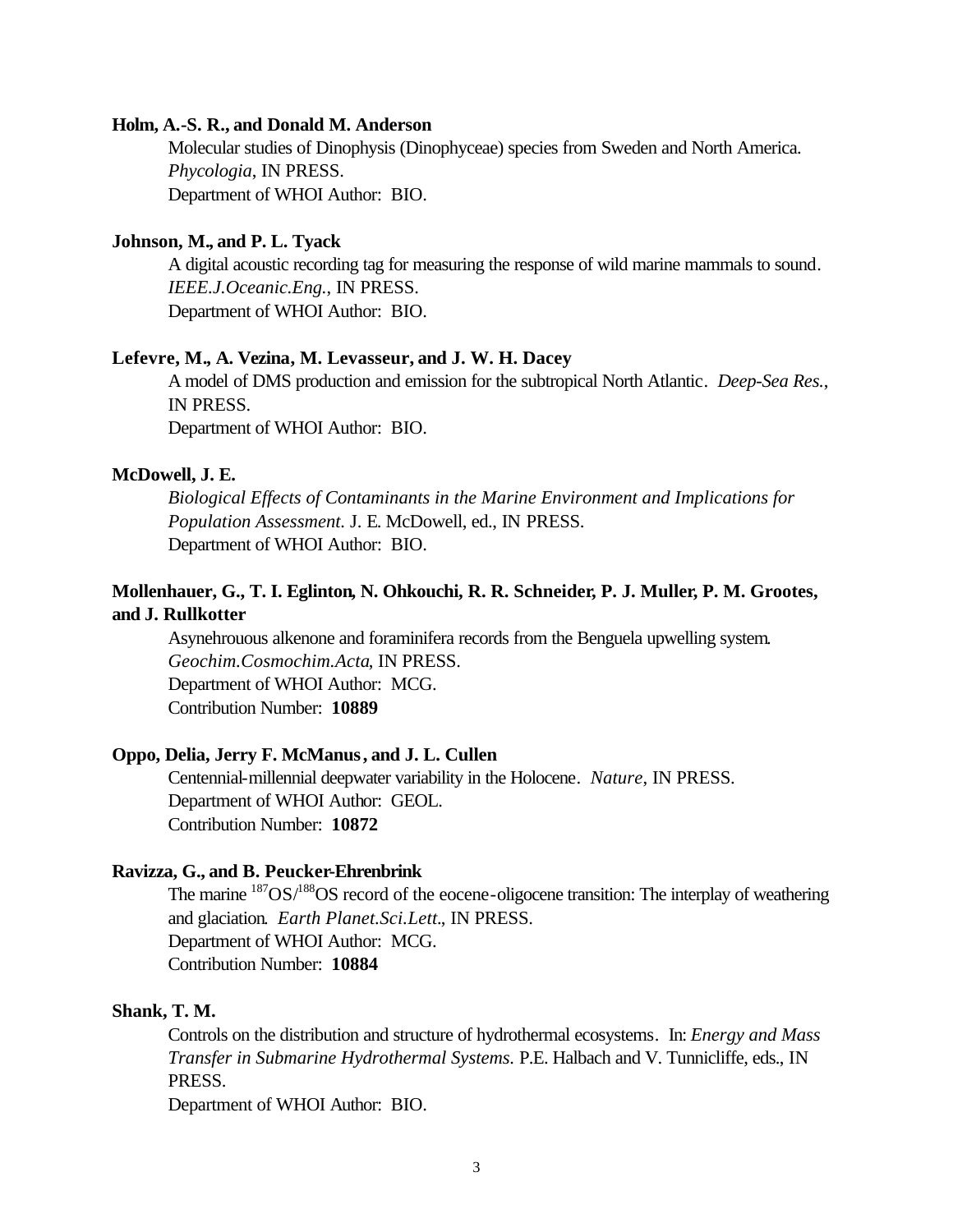#### **Shank, T. M., and K. M. Halanych**

Tubeworms fingerprints: Genetic diversity in a hydrothermal vent-endemic vestimentiferan, *Riftia pachyptila* (Annelida). *Mar.Biol.*, IN PRESS. Department of WHOI Author: BIO. Contribution Number: **NONE**

### **Skinner, M. W., L. T. Cohen, D. R. Ketten, L. K. Holden, E. Muka, B. Whiting, F. J. Wippold, K. T. Bae, P. G. Smith, G. A. Gates, J. G. Neely, G. R. Kletzker, B. Brunsden, and R. Havener**

2d radiograph and CT derived estimates of the position of cochlear implant electrodes in nucleus-22 recipients. *JARO*, IN PRESS. Department of WHOI Author: BIO.

### **Swart, P. K., S. R. Thorrold, J. Rubenstone, B. Rosenheim, C. G. A. Harrison, M. Grammer, and C. Latkoczy**

Intra-annual variation in the stable oxygen and carbon and trace element composition of sclerosponges. *Paleoceanography*, IN PRESS. Department of WHOI Author: BIO.

#### **Tanner, Roger L., William J. Parkhurst, and Ann P. McNichol**

Fossil sources of ambient aerosol carbon based on <sup>14</sup>C measurements. *Aerosol.Sci.Technol.*, IN PRESS, . Department of WHOI Author: GEOL. Contribution Number: **10890**

### **Tivey, Maurice A., Hans Schouten, and Martin C. Kleinrock**

A near-bottom magnetic survey of the Mid-Atlantic Ridge axis at 26°N: Implications for the Tectonic evolution of the TAG segment. *J.Geophys.Res.*, IN PRESS. Department of WHOI Author: GEOL. Contribution Number: **10878**

### **Tunnicliffe, V., J. Baross, A. V. Gebruk, O. Giere, A. Koschinsky, A. L. Reysenbach, T. M. Shank, and M. Summit**

Interactions between biotic processes at vents and physical, chemical, and geological conditions. In: *Energy and Mass Transfer in Submarine Hydrothermal Systems.* P.E. Halbach and V. Tunnicliffe, eds., IN PRESS. Department of WHOI Author: BIO.

# **Van Dover, C. L., P. Aharon, J. M. Bernhard, M. Doerries, W. Flickinger, W. Gilhooly, K. Knick, S. Macko, S. Papoport, C. Ruppel, Salerno, R. Seitz, B. K. Sen Gupta, T. Shank, M. Turnipseed, R. Vrijenhoek, and E. Watkins**

Blake Ridge Methane Seeps: Geological and biological contexts. *Deep-Sea Res.*, IN PRESS. Department of WHOI Author: BIO.